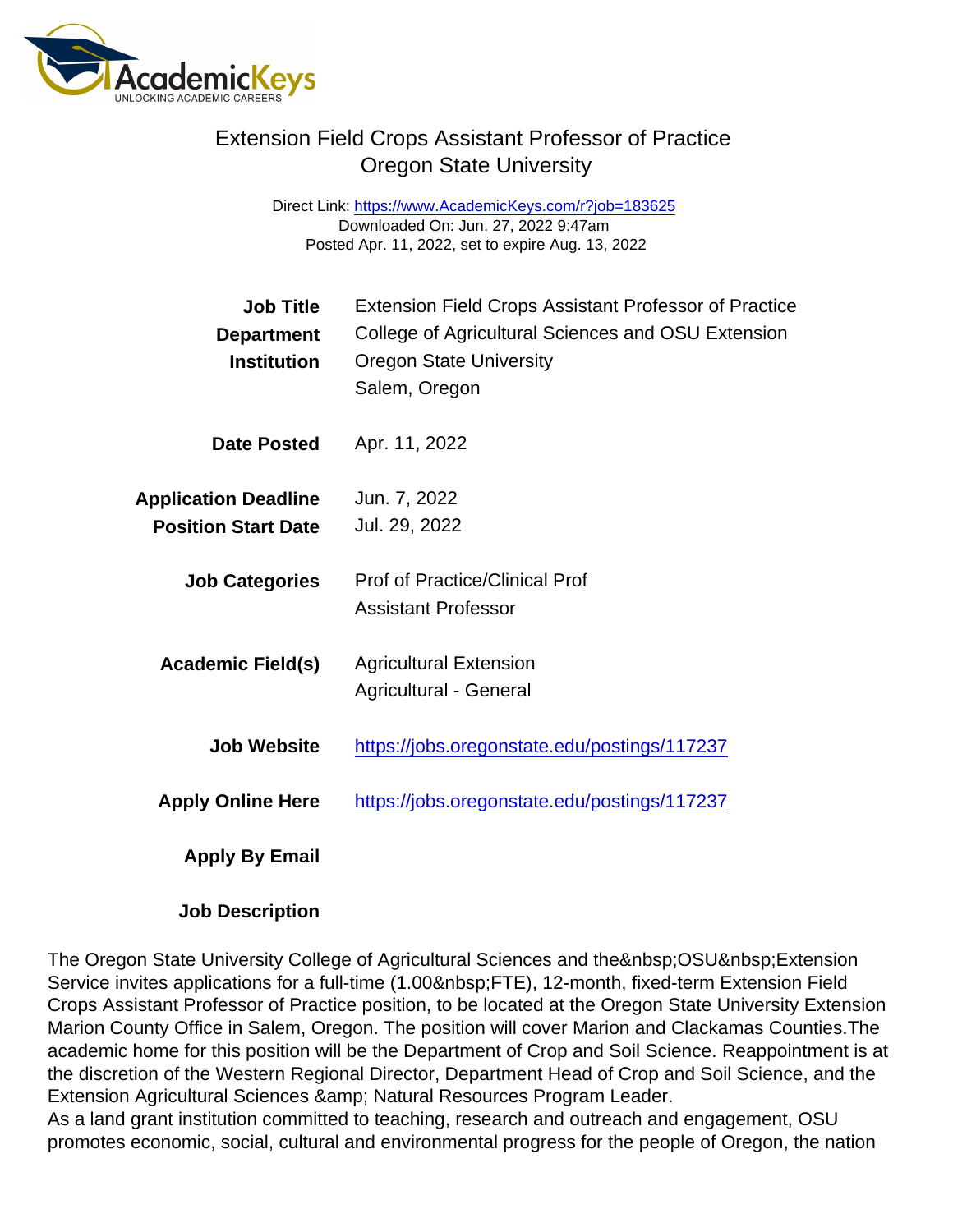## Extension Field Crops Assistant Professor of Practice Oregon State University

Direct Link: <https://www.AcademicKeys.com/r?job=183625> Downloaded On: Jun. 27, 2022 9:47am Posted Apr. 11, 2022, set to expire Aug. 13, 2022

and the world. The position contributes to the mission of the College of Agricultural Sciences, with principal responsibility for needs assessment, Extension educational program development, delivery, and evaluation, and for conducting applied research needed to support Extension activities. The purpose of this position is to provide leadership in the development, implementation, synthesis, and evaluation of Extension and applied research in crop production systems for grass seed, legume seed, hops, small grain cereals, and other field crops in Marion and Clackamas counties. Oregon State University is committed to practicing and delivery of tools for state-of-the-science interaction and engagement of partners and stakeholders. This faculty member is required to use modern learning tools including online and hybrid classes, employ and practice engaged scholarship, promote integration of programs across disciplines that are demand-driven and use open source tools that continually align with innovation and shifts in educational program delivery. College of Agricultural Sciences faculty are committed to enhancing student/learner success by engaging them in quality academic, research, internships, global studies, and other experiential learning opportunities. Positions with primary responsibility for Extension and Engagement are likewise committed to student/learner success through programming appropriate for diverse audiences. About the division:The Division of Extension and Engagement (Division) is core to Oregon State University' smission. The Division helps create real solutions and positive impact across Oregon and beyond. The Division is aligned under the leadership of the Vice Provost for Extension and

Engagement. To learn more about our Division and its core units and initiatives, please visit our website: https://engagement.oregonstate.edu/.

OSU Extension programs, partnerships and volunteer opportunities are focused on:

Healthy communities and economies Resilient and productive forestry and natural ecosystems Sustainable agriculture, food systems, and gardening Thriving youth, individuals and families

To review posting and apply, please visit https://jobs.oregonstate.edu/postings/117237 . Posting #P05434UF. Closing date: 6/7/2022. OSU is an AA/EOE/Vets/Disabled.

## EEO/AA Policy

Commitment to inclusive excellence:Oregon State University is committed to creating and maintaining compassionate and inclusive learning and working environments for all learners, visitors and employees. We envision collaborative community environments that enhance civility and embrace diversity. All employees are responsible for achieving this commitment. This commitment includes, but is not limited to, complying with Civil Rights and Language Access regulations. In addition, this